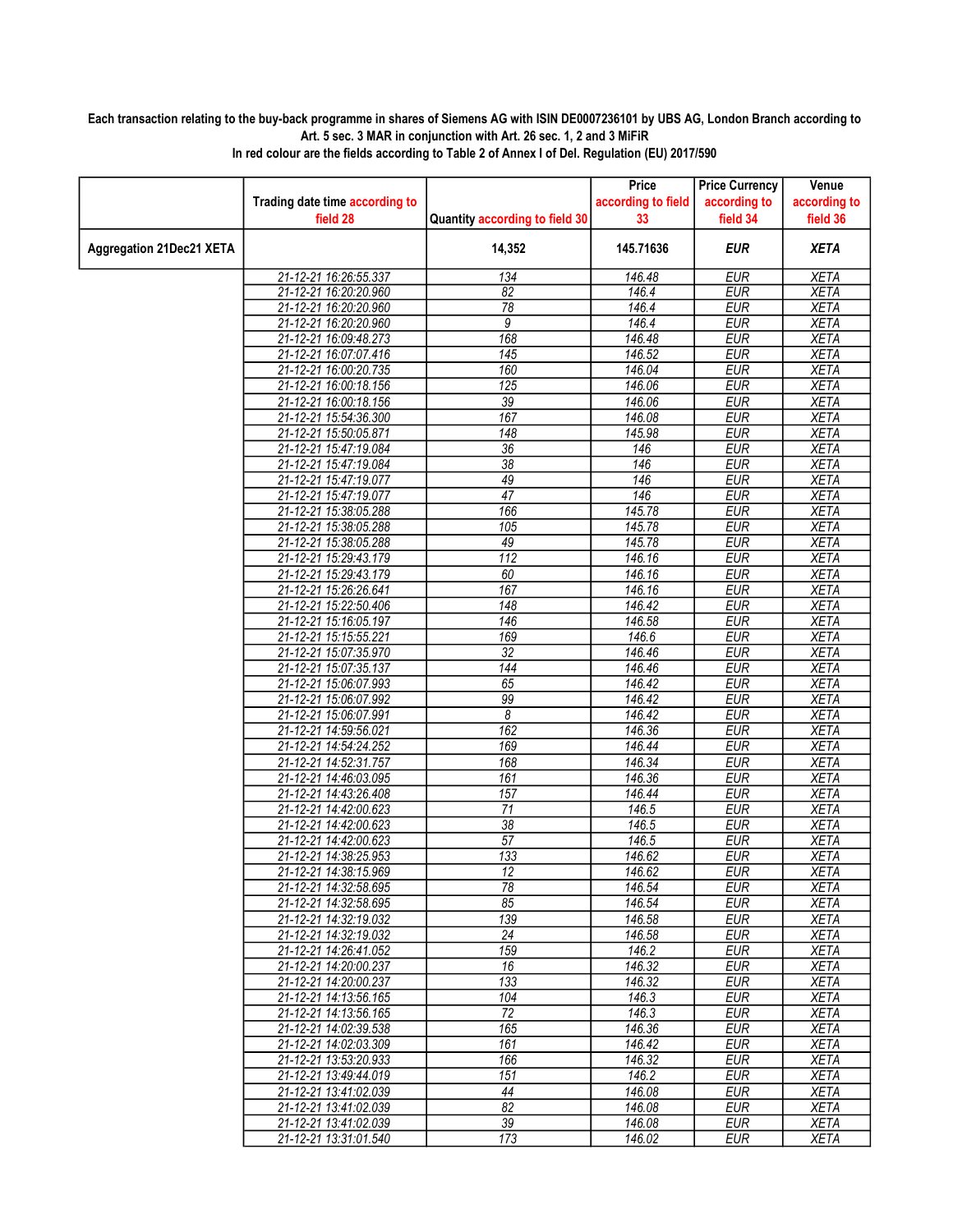| 21-12-21 13:30:44.535 | 4                                | 146.02 | <b>EUR</b> | <b>XETA</b> |
|-----------------------|----------------------------------|--------|------------|-------------|
| 21-12-21 13:29:59.728 | 4                                | 146.04 | <b>EUR</b> | <b>XETA</b> |
| 21-12-21 13:29:59.728 | $\overline{143}$                 | 146.04 | <b>EUR</b> | <b>XETA</b> |
| 21-12-21 13:27:33.419 | 9                                | 145.96 | <b>EUR</b> | <b>XETA</b> |
| 21-12-21 13:27:33.419 | $\overline{\boldsymbol{\delta}}$ | 145.96 | <b>EUR</b> | <b>XETA</b> |
| 21-12-21 13:17:59.770 | 47                               | 145.96 | <b>EUR</b> | <b>XETA</b> |
|                       |                                  |        |            |             |
| 21-12-21 13:17:59.770 | 111                              | 145.96 | <b>EUR</b> | <b>XETA</b> |
| 21-12-21 13:07:43.359 | 165                              | 145.88 | <b>EUR</b> | <b>XETA</b> |
| 21-12-21 13:05:53.900 | 22                               | 145.96 | <b>EUR</b> | <b>XETA</b> |
| 21-12-21 13:05:53.900 | 154                              | 145.96 | <b>EUR</b> | <b>XETA</b> |
| 21-12-21 12:48:25.833 | 150                              | 145.94 | <b>EUR</b> | <b>XETA</b> |
| 21-12-21 12:48:25.833 | 55                               | 145.94 | <b>EUR</b> | <b>XETA</b> |
| 21-12-21 12:48:25.833 | 124                              | 145.94 | <b>EUR</b> | <b>XETA</b> |
| 21-12-21 12:34:01.947 | 172                              | 145.9  | <b>EUR</b> | <b>XETA</b> |
| 21-12-21 12:26:40.525 | 107                              | 146.08 | <b>EUR</b> | <b>XETA</b> |
| 21-12-21 12:26:39.424 | 158                              | 146.08 | <b>EUR</b> | <b>XETA</b> |
|                       |                                  |        |            |             |
| 21-12-21 12:26:39.424 | 40                               | 146.08 | <b>EUR</b> | <b>XETA</b> |
| 21-12-21 12:12:03.439 | 154                              | 146    | <b>EUR</b> | <b>XETA</b> |
| 21-12-21 12:03:38.217 | 29                               | 145.88 | <b>EUR</b> | <b>XETA</b> |
| 21-12-21 12:03:38.217 | 140                              | 145.88 | <b>EUR</b> | <b>XETA</b> |
| 21-12-21 12:02:14.230 | 153                              | 145.94 | <b>EUR</b> | <b>XETA</b> |
| 21-12-21 11:53:21.843 | 36                               | 145.96 | <b>EUR</b> | <b>XETA</b> |
| 21-12-21 11:53:21.843 | 117                              | 145.96 | <b>EUR</b> | <b>XETA</b> |
| 21-12-21 11:49:01.991 | 155                              | 145.92 | <b>EUR</b> | <b>XETA</b> |
| 21-12-21 11:37:38.949 | 172                              | 145.92 | <b>EUR</b> | <b>XETA</b> |
| 21-12-21 11:34:56.052 | 130                              | 145.92 | <b>EUR</b> | <b>XETA</b> |
|                       |                                  |        |            |             |
| 21-12-21 11:34:56.052 | 27                               | 145.92 | <b>EUR</b> | <b>XETA</b> |
| 21-12-21 11:30:24.665 | 177                              | 145.9  | <b>EUR</b> | <b>XETA</b> |
| 21-12-21 11:27:47.001 | 45                               | 145.8  | <b>EUR</b> | <b>XETA</b> |
| 21-12-21 11:18:10.275 | 165                              | 145.46 | <b>EUR</b> | <b>XETA</b> |
| 21-12-21 11:16:17.928 | 152                              | 145.22 | <b>EUR</b> | <b>XETA</b> |
| 21-12-21 11:04:04.574 | 170                              | 145.28 | <b>EUR</b> | <b>XETA</b> |
| 21-12-21 10:59:31.310 | 68                               | 145.22 | <b>EUR</b> | <b>XETA</b> |
| 21-12-21 10:59:31.310 | 90                               | 145.22 | <b>EUR</b> | <b>XETA</b> |
| 21-12-21 10:54:39.730 | 145                              | 145.06 | <b>EUR</b> | <b>XETA</b> |
| 21-12-21 10:42:53.074 | 53                               | 144.7  | <b>EUR</b> | <b>XETA</b> |
| 21-12-21 10:42:53.074 | 116                              | 144.7  | <b>EUR</b> | <b>XETA</b> |
| 21-12-21 10:42:50.282 | 9                                | 144.7  | <b>EUR</b> |             |
|                       |                                  |        |            | <b>XETA</b> |
| 21-12-21 10:39:13.074 | 168                              | 144.78 | EUR        | <b>XETA</b> |
| 21-12-21 10:28:58.676 | 174                              | 144.34 | <b>EUR</b> | <b>XETA</b> |
| 21-12-21 10:24:24.077 | 159                              | 144.28 | EUR        | <b>XETA</b> |
| 21-12-21 10:17:12.728 | 159                              | 144.28 | <b>EUR</b> | <b>XETA</b> |
| 21-12-21 10:08:12.287 | 180                              | 144.4  | EUR        | XETA        |
| 21-12-21 10:08:12.287 | 106                              | 144.4  | EUR        | <b>XETA</b> |
| 21-12-21 10:08:12.287 | 71                               | 144.4  | <b>EUR</b> | <b>XETA</b> |
| 21-12-21 09:58:02.973 | 25                               | 144.48 | <b>EUR</b> | <b>XETA</b> |
| 21-12-21 09:58:02.973 | 140                              | 144.48 | EUR        | <b>XETA</b> |
| 21-12-21 09:52:04.897 | 156                              | 144.48 | <b>EUR</b> | <b>XETA</b> |
| 21-12-21 09:47:08.630 | 154                              | 144.54 | <b>EUR</b> | <b>XETA</b> |
| 21-12-21 09:38:35.340 | 150                              | 145.1  | <b>EUR</b> | <b>XETA</b> |
|                       |                                  |        |            |             |
| 21-12-21 09:34:05.578 | 88                               | 145.02 | EUR        | <b>XETA</b> |
| 21-12-21 09:34:00.896 | 81                               | 145.02 | <b>EUR</b> | <b>XETA</b> |
| 21-12-21 09:29:01.470 | 147                              | 145.28 | <b>EUR</b> | <b>XETA</b> |
| 21-12-21 09:19:59.939 | 150                              | 145.36 | <b>EUR</b> | <b>XETA</b> |
| 21-12-21 09:19:56.459 | 145                              | 145.38 | <b>EUR</b> | <b>XETA</b> |
| 21-12-21 09:11:25.294 | 109                              | 145.4  | <b>EUR</b> | <b>XETA</b> |
| 21-12-21 09:11:25.294 | 41                               | 145.4  | <b>EUR</b> | <b>XETA</b> |
| 21-12-21 09:11:25.294 | 18                               | 145.4  | <b>EUR</b> | <b>XETA</b> |
| 21-12-21 09:04:02.728 | 179                              | 144.96 | <b>EUR</b> | <b>XETA</b> |
| 21-12-21 09:00:52.045 | 148                              | 144.94 | EUR        | <b>XETA</b> |
|                       |                                  |        |            |             |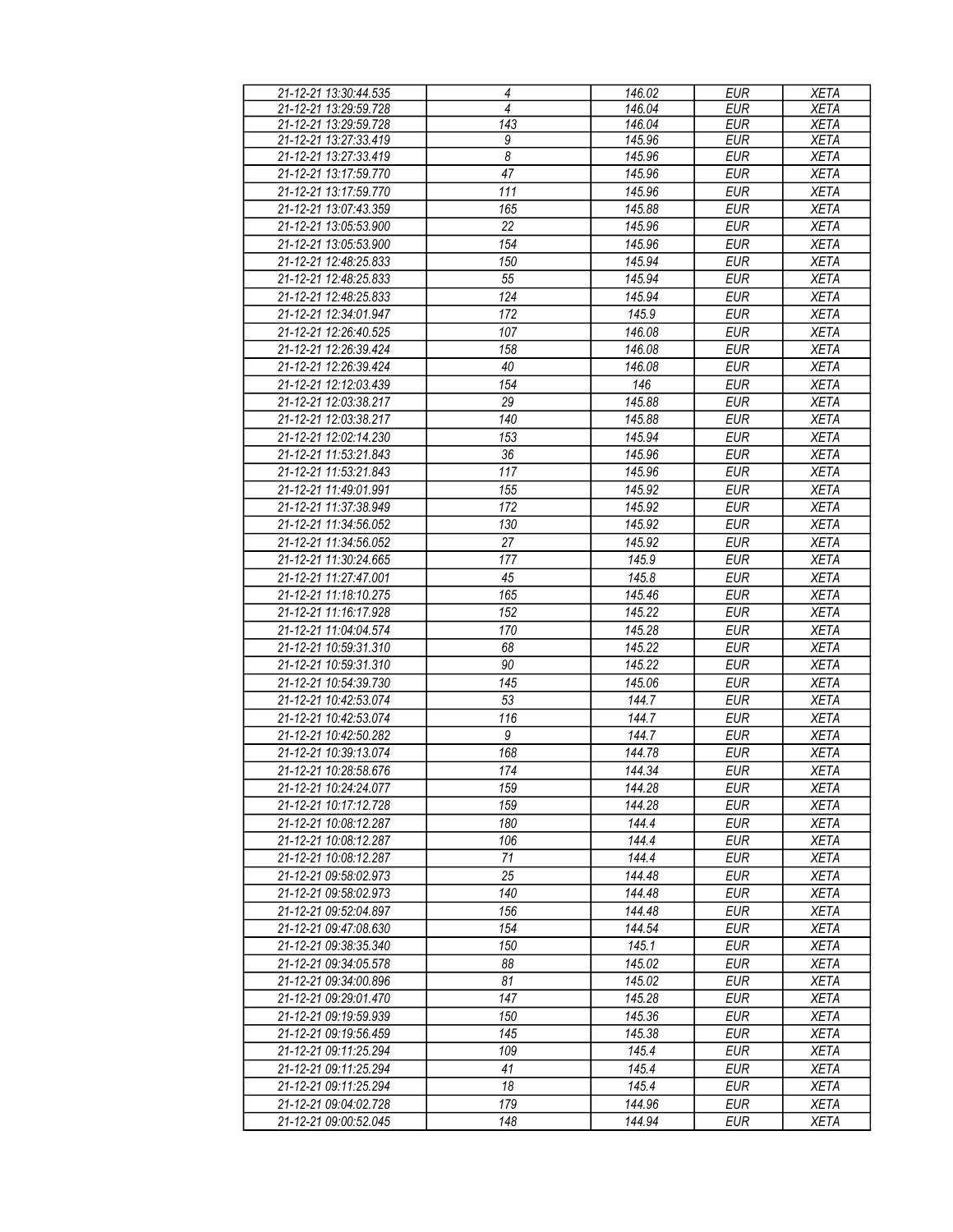| 21-12-21 08:54:07.181 | 149 | 144.9  | EUR        | XETA        |
|-----------------------|-----|--------|------------|-------------|
| 21-12-21 08:41:01.096 | 63  | 145.04 | EUR        | XETA        |
| 21-12-21 08:41:01.096 | 109 | 145.04 | EUR        | <b>XETA</b> |
| 21-12-21 08:40:11.992 | 20  | 144.9  | EUR        | <b>XETA</b> |
| 21-12-21 08:40:11.992 | 203 | 144.9  | <b>EUR</b> | <b>XETA</b> |
| 21-12-21 08:33:08.445 | 170 | 144.68 | <b>EUR</b> | <b>XETA</b> |
| 21-12-21 08:29:05.368 | 44  | 144.96 | <b>EUR</b> | XETA        |
| 21-12-21 08:28:37.039 | 117 | 144.96 | <b>EUR</b> | <b>XETA</b> |
| 21-12-21 08:27:01.536 | 124 | 144.98 | EUR        | XETA        |
| 21-12-21 08:27:01.536 | 24  | 144.98 | <b>EUR</b> | <b>XETA</b> |
| 21-12-21 08:20:22.037 | 154 | 145.22 | <b>EUR</b> | <b>XETA</b> |
| 21-12-21 08:15:15.446 | 93  | 145.68 | EUR        | XETA        |
| 21-12-21 08:15:15.446 | 59  | 145.68 | <b>EUR</b> | <b>XETA</b> |
| 21-12-21 08:11:55.022 | 71  | 145.96 | EUR        | <b>XETA</b> |
| 21-12-21 08:11:54.983 | 105 | 145.96 | EUR        | <b>XETA</b> |
| 21-12-21 08:10:15.359 | 161 | 145.86 | EUR        | <b>XETA</b> |
| 21-12-21 08:09:33.512 | 15  | 145.76 | EUR        | <b>XETA</b> |
| 21-12-21 08:04:32.144 | 164 | 145.52 | EUR        | <b>XETA</b> |
| 21-12-21 08:04:21.401 | 169 | 145.52 | <b>EUR</b> | <b>XETA</b> |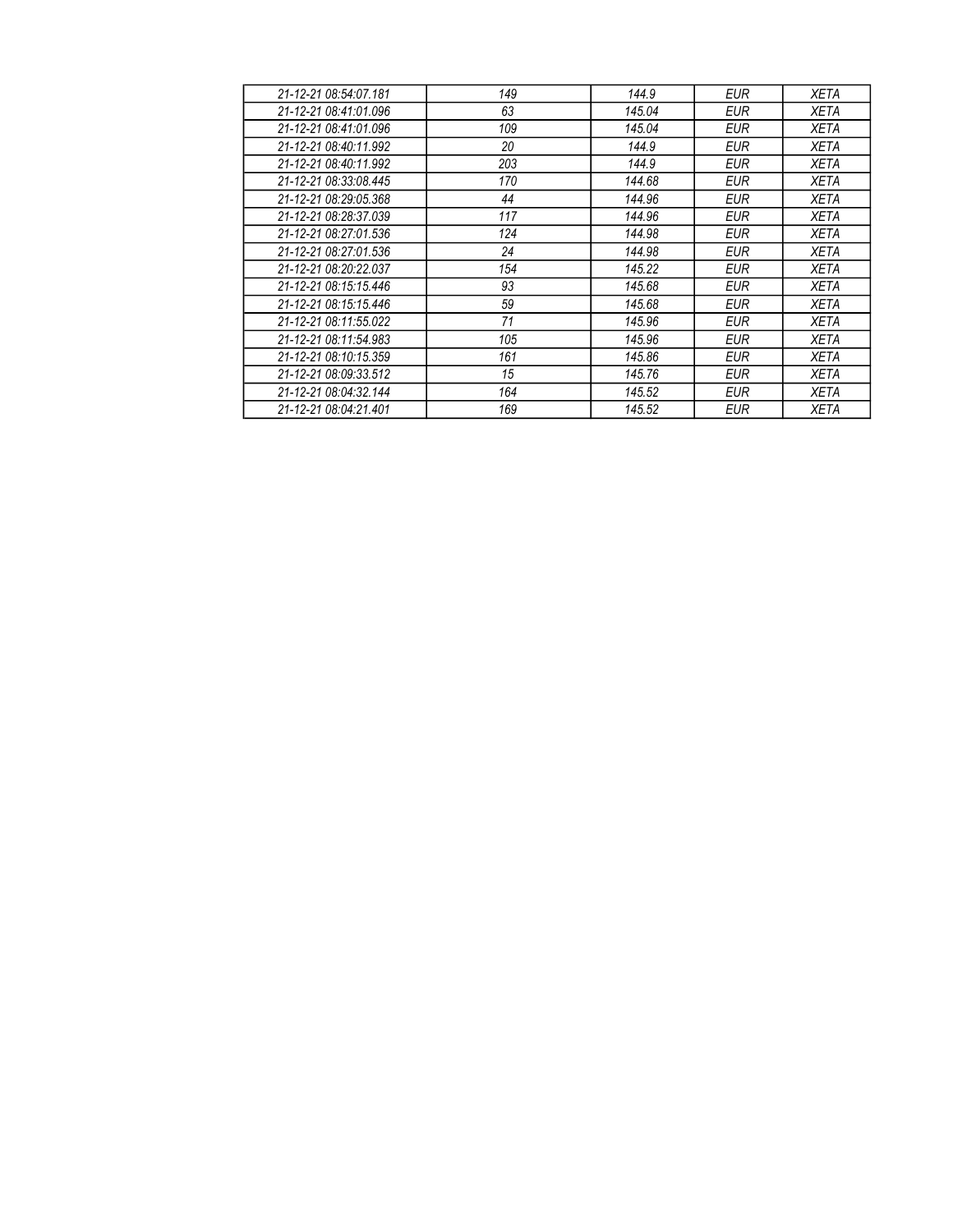## Each order relating to the buy-back programme above according to Art. 5 sec. 3 MAR in conjunction with Art. 25 sec. 1 and 2 MiFiR

In red colour are the fields according to Table 2 of the Annex of Del. Regulation (EU) 2017/580; alternatively you may report the

| Date and Time according to field 9 | <b>Segment MIC code</b><br>according to field 16 | <b>Transaction price</b><br>according to field 28 | <b>Price currency according</b><br>to field 29 | <b>Buy-sell indicator</b><br>according to field 32 |
|------------------------------------|--------------------------------------------------|---------------------------------------------------|------------------------------------------------|----------------------------------------------------|
| 21-12-21 16:26:55.337              | <b>XETA</b>                                      | 146.48                                            | <b>EUR</b>                                     | <b>BUY</b>                                         |
| 21-12-21 16:20:20.960              | <b>XETA</b>                                      | 146.4                                             | <b>EUR</b>                                     | <b>BUY</b>                                         |
| 21-12-21 16:20:20.960              | <b>XETA</b>                                      | 146.4                                             | <b>EUR</b>                                     | <b>BUY</b>                                         |
| 21-12-21 16:20:20.960              | <b>XETA</b>                                      | 146.4                                             | <b>EUR</b>                                     | <b>BUY</b>                                         |
| 21-12-21 16:09:48.273              | <b>XETA</b>                                      | 146.48                                            | <b>EUR</b>                                     | <b>BUY</b>                                         |
| 21-12-21 16:07:07.416              | <b>XETA</b>                                      | 146.52                                            | <b>EUR</b>                                     | <b>BUY</b>                                         |
| 21-12-21 16:00:20.735              | <b>XETA</b>                                      | 146.04                                            | <b>EUR</b>                                     | <b>BUY</b>                                         |
| 21-12-21 16:00:18.156              | <b>XETA</b>                                      | 146.06                                            | <b>EUR</b>                                     | <b>BUY</b>                                         |
| 21-12-21 16:00:18.156              | <b>XETA</b>                                      | 146.06                                            | <b>EUR</b>                                     | <b>BUY</b>                                         |
| 21-12-21 15:54:36.300              | <b>XETA</b>                                      | 146.08                                            | <b>EUR</b>                                     | <b>BUY</b>                                         |
| 21-12-21 15:50:05.871              | <b>XETA</b>                                      | 145.98                                            | <b>EUR</b>                                     | <b>BUY</b>                                         |
| 21-12-21 15:47:19.084              | <b>XETA</b>                                      | 146                                               | <b>EUR</b>                                     | <b>BUY</b>                                         |
| 21-12-21 15:47:19.084              | <b>XETA</b>                                      | 146                                               | <b>EUR</b>                                     | <b>BUY</b>                                         |
| 21-12-21 15:47:19.077              | <b>XETA</b>                                      | 146                                               | <b>EUR</b>                                     | <b>BUY</b>                                         |
| 21-12-21 15:47:19.077              | <b>XETA</b>                                      | 146                                               | <b>EUR</b>                                     | <b>BUY</b>                                         |
| 21-12-21 15:38:05.288              | <b>XETA</b>                                      | 145.78                                            | <b>EUR</b>                                     | <b>BUY</b>                                         |
| 21-12-21 15:38:05.288              | <b>XETA</b>                                      | 145.78                                            | <b>EUR</b>                                     | <b>BUY</b>                                         |
| 21-12-21 15:38:05.288              | <b>XETA</b>                                      | 145.78                                            | <b>EUR</b>                                     | <b>BUY</b>                                         |
| 21-12-21 15:29:43.179              | <b>XETA</b>                                      | 146.16                                            | <b>EUR</b>                                     | <b>BUY</b>                                         |
| 21-12-21 15:29:43.179              | <b>XETA</b>                                      | 146.16                                            | <b>EUR</b>                                     | <b>BUY</b>                                         |
| 21-12-21 15:26:26.641              | <b>XETA</b>                                      | 146.16                                            | <b>EUR</b>                                     | <b>BUY</b>                                         |
| 21-12-21 15:22:50.406              | <b>XETA</b>                                      | 146.42                                            | <b>EUR</b>                                     | <b>BUY</b>                                         |
| 21-12-21 15:16:05.197              | <b>XETA</b>                                      | 146.58                                            | <b>EUR</b>                                     | <b>BUY</b>                                         |
| 21-12-21 15:15:55.221              | <b>XETA</b>                                      | 146.6                                             | <b>EUR</b>                                     | <b>BUY</b>                                         |
| 21-12-21 15:07:35.970              | <b>XETA</b>                                      | 146.46                                            | <b>EUR</b>                                     | <b>BUY</b>                                         |
| 21-12-21 15:07:35.137              | <b>XETA</b>                                      | 146.46                                            | <b>EUR</b>                                     | <b>BUY</b>                                         |
| 21-12-21 15:06:07.993              | <b>XETA</b>                                      | 146.42                                            | <b>EUR</b>                                     | <b>BUY</b>                                         |
| 21-12-21 15:06:07.992              | <b>XETA</b>                                      | 146.42                                            | <b>EUR</b>                                     | <b>BUY</b>                                         |
| 21-12-21 15:06:07.991              | <b>XETA</b>                                      | $\overline{146.42}$                               | <b>EUR</b>                                     | <b>BUY</b>                                         |
| 21-12-21 14:59:56.021              | <b>XETA</b>                                      | 146.36                                            | <b>EUR</b>                                     | <b>BUY</b>                                         |
| 21-12-21 14:54:24.252              | <b>XETA</b>                                      | 146.44                                            | <b>EUR</b>                                     | <b>BUY</b>                                         |
| 21-12-21 14:52:31.757              | <b>XETA</b>                                      | 146.34                                            | <b>EUR</b>                                     | <b>BUY</b>                                         |
| 21-12-21 14:46:03.095              | <b>XETA</b>                                      | 146.36                                            | <b>EUR</b>                                     | <b>BUY</b>                                         |
| 21-12-21 14:43:26.408              | <b>XETA</b>                                      | 146.44                                            | <b>EUR</b>                                     | <b>BUY</b>                                         |
| 21-12-21 14:42:00.623              | <b>XETA</b>                                      | 146.5                                             | <b>EUR</b>                                     | <b>BUY</b>                                         |
| 21-12-21 14:42:00.623              | <b>XETA</b>                                      | 146.5                                             | <b>EUR</b>                                     | <b>BUY</b>                                         |
| 21-12-21 14:42:00.623              | <b>XETA</b>                                      | 146.5                                             | <b>EUR</b>                                     | <b>BUY</b>                                         |
| 21-12-21 14:38:25.953              | <b>XETA</b>                                      | 146.62                                            | <b>EUR</b>                                     | <b>BUY</b>                                         |
| 21-12-21 14:38:15.969              | <b>XETA</b>                                      | 146.62                                            | <b>EUR</b>                                     | <b>BUY</b>                                         |
| 21-12-21 14:32:58.695              | <b>XETA</b>                                      | 146.54                                            | <b>EUR</b>                                     | <b>BUY</b>                                         |
| 21-12-21 14:32:58.695              | <b>XETA</b>                                      | 146.54                                            | <b>EUR</b>                                     | <b>BUY</b>                                         |
| 21-12-21 14:32:19.032              | <b>XETA</b>                                      | 146.58                                            | <b>EUR</b>                                     | <b>BUY</b>                                         |
| 21-12-21 14:32:19.032              | <b>XETA</b>                                      | 146.58                                            | <b>EUR</b>                                     | <b>BUY</b>                                         |
| 21-12-21 14:26:41.052              | <b>XETA</b>                                      | 146.2                                             | <b>EUR</b>                                     | <b>BUY</b>                                         |
| 21-12-21 14:20:00.237              | <b>XETA</b>                                      | 146.32                                            | <b>EUR</b>                                     | <b>BUY</b>                                         |
| 21-12-21 14:20:00.237              | <b>XETA</b>                                      | 146.32                                            | <b>EUR</b>                                     | <b>BUY</b>                                         |
| 21-12-21 14:13:56.165              | <b>XETA</b>                                      | 146.3                                             | <b>EUR</b>                                     | <b>BUY</b>                                         |
| 21-12-21 14:13:56.165              | <b>XETA</b>                                      | 146.3                                             | <b>EUR</b>                                     | <b>BUY</b>                                         |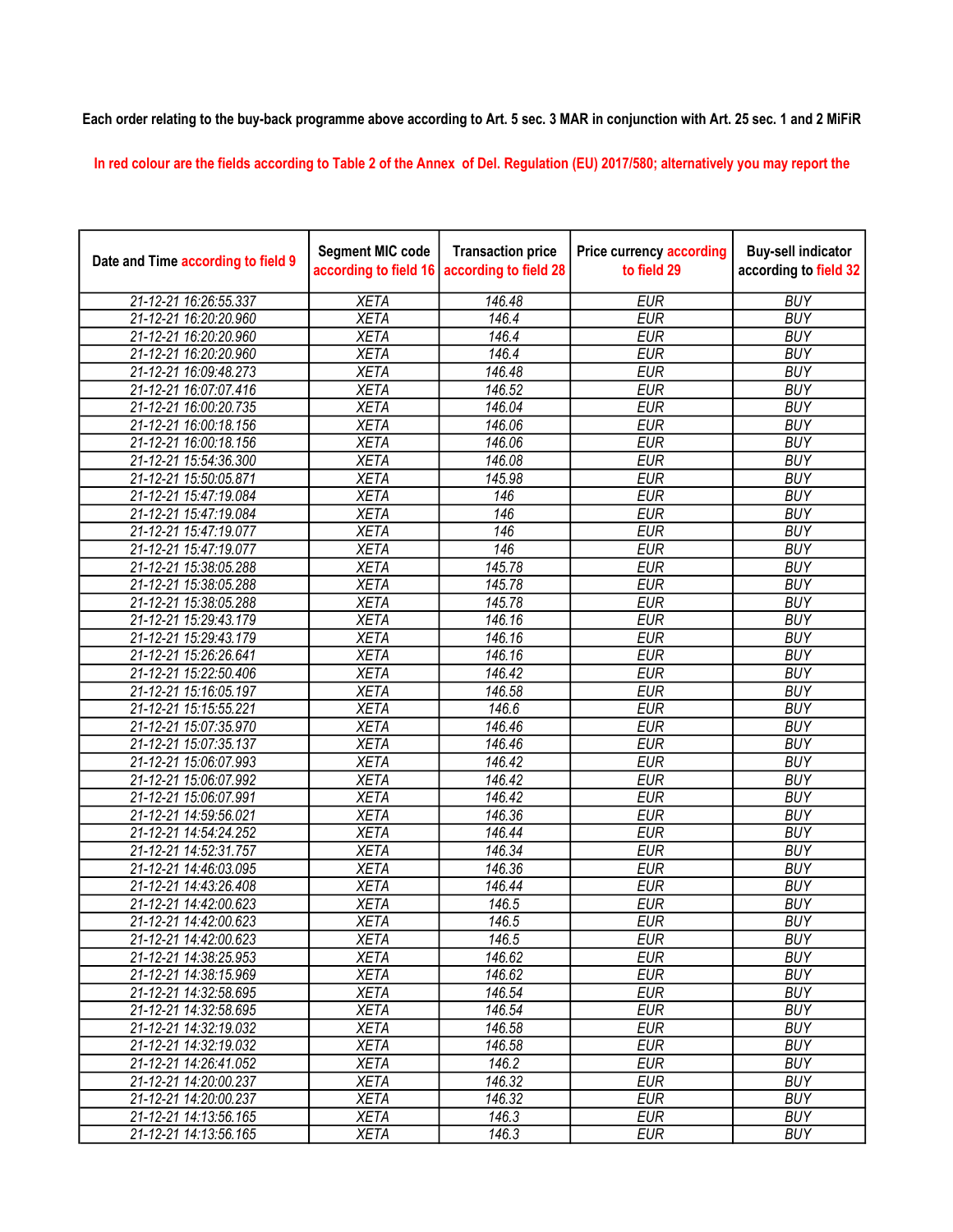| <b>XETA</b><br>146.42<br><b>EUR</b><br>21-12-21 14:02:03.309<br><b>BUY</b><br><b>EUR</b><br><b>BUY</b><br>21-12-21 13:53:20.933<br><b>XETA</b><br>146.32<br>21-12-21 13:49:44.019<br><b>XETA</b><br>146.2<br><b>EUR</b><br><b>BUY</b><br><b>XETA</b><br>21-12-21 13:41:02.039<br>146.08<br><b>EUR</b><br><b>BUY</b><br><b>XETA</b><br><b>EUR</b><br>21-12-21 13:41:02.039<br>146.08<br><b>BUY</b><br><b>EUR</b><br>21-12-21 13:41:02.039<br><b>XETA</b><br>146.08<br><b>BUY</b><br>21-12-21 13:31:01.540<br><b>XETA</b><br>146.02<br><b>EUR</b><br><b>BUY</b><br>21-12-21 13:30:44.535<br><b>XETA</b><br>146.02<br><b>EUR</b><br><b>BUY</b><br>21-12-21 13:29:59.728<br><b>XETA</b><br>146.04<br><b>EUR</b><br><b>BUY</b><br><b>XETA</b><br>146.04<br><b>EUR</b><br><b>BUY</b><br>21-12-21 13:29:59.728<br><b>EUR</b><br><b>XETA</b><br>145.96<br><b>BUY</b><br>21-12-21 13:27:33.419<br><b>XETA</b><br>145.96<br><b>EUR</b><br><b>BUY</b><br>21-12-21 13:27:33.419<br>21-12-21 13:17:59.770<br><b>XETA</b><br>145.96<br><b>EUR</b><br><b>BUY</b><br><b>EUR</b><br><b>BUY</b><br>21-12-21 13:17:59.770<br><b>XETA</b><br>145.96<br><b>EUR</b><br><b>BUY</b><br>21-12-21 13:07:43.359<br><b>XETA</b><br>145.88<br><b>BUY</b><br>21-12-21 13:05:53.900<br><b>XETA</b><br>145.96<br><b>EUR</b><br><b>EUR</b><br><b>BUY</b><br>21-12-21 13:05:53.900<br><b>XETA</b><br>145.96<br><b>XETA</b><br>145.94<br><b>EUR</b><br><b>BUY</b><br>21-12-21 12:48:25.833<br><b>EUR</b><br><b>BUY</b><br><b>XETA</b><br>145.94<br>21-12-21 12:48:25.833<br><b>XETA</b><br>145.94<br><b>EUR</b><br><b>BUY</b><br>21-12-21 12:48:25.833<br><b>XETA</b><br>145.9<br><b>EUR</b><br><b>BUY</b><br>21-12-21 12:34:01.947<br>146.08<br><b>EUR</b><br><b>BUY</b><br>21-12-21 12:26:40.525<br><b>XETA</b><br><b>EUR</b><br><b>BUY</b><br>21-12-21 12:26:39.424<br><b>XETA</b><br>146.08<br>21-12-21 12:26:39.424<br><b>XETA</b><br>146.08<br><b>EUR</b><br><b>BUY</b><br>21-12-21 12:12:03.439<br><b>XETA</b><br>146<br><b>EUR</b><br><b>BUY</b><br><b>EUR</b><br>21-12-21 12:03:38.217<br><b>XETA</b><br>145.88<br><b>BUY</b><br><b>EUR</b><br><b>BUY</b><br>21-12-21 12:03:38.217<br><b>XETA</b><br>145.88<br><b>EUR</b><br><b>BUY</b><br>21-12-21 12:02:14.230<br>145.94<br><b>XETA</b><br>21-12-21 11:53:21.843<br><b>XETA</b><br>145.96<br><b>EUR</b><br><b>BUY</b><br>21-12-21 11:53:21.843<br>145.96<br><b>EUR</b><br><b>BUY</b><br><b>XETA</b><br>21-12-21 11:49:01.991<br><b>XETA</b><br>145.92<br><b>EUR</b><br><b>BUY</b><br>21-12-21 11:37:38.949<br><b>EUR</b><br><b>BUY</b><br><b>XETA</b><br>145.92<br>21-12-21 11:34:56.052<br><b>BUY</b><br><b>XETA</b><br>145.92<br><b>EUR</b><br><b>XETA</b><br>145.92<br><b>EUR</b><br><b>BUY</b><br>21-12-21 11:34:56.052<br>21-12-21 11:30:24.665<br><b>XETA</b><br>145.9<br><b>EUR</b><br><b>BUY</b><br><b>XETA</b><br>145.8<br>21-12-21 11:27:47.001<br><b>EUR</b><br><b>BUY</b><br><b>XETA</b><br>145.46<br>EUR<br><b>BUY</b><br>21-12-21 11:18:10.275<br>145.22<br><b>EUR</b><br><b>BUY</b><br>21-12-21 11:16:17.928<br><b>XETA</b><br>145.28<br><b>EUR</b><br><b>BUY</b><br>21-12-21 11:04:04.574<br><b>XETA</b><br>145.22<br><b>EUR</b><br><b>BUY</b><br>21-12-21 10:59:31.310<br><b>XETA</b><br><b>BUY</b><br><b>XETA</b><br>145.22<br><b>EUR</b><br>21-12-21 10:59:31.310<br><b>BUY</b><br><b>XETA</b><br>145.06<br><b>EUR</b><br>21-12-21 10:54:39.730<br><b>EUR</b><br><b>BUY</b><br><b>XETA</b><br>144.7<br>21-12-21 10:42:53.074<br>144.7<br><b>EUR</b><br><b>BUY</b><br>21-12-21 10:42:53.074<br><b>XETA</b><br><b>XETA</b><br>144.7<br><b>EUR</b><br><b>BUY</b><br>21-12-21 10:42:50.282<br><b>XETA</b><br>144.78<br><b>EUR</b><br><b>BUY</b><br>21-12-21 10:39:13.074<br><b>EUR</b><br><b>BUY</b><br><b>XETA</b><br>144.34<br>21-12-21 10:28:58.676<br>144.28<br><b>EUR</b><br><b>BUY</b><br>21-12-21 10:24:24.077<br><b>XETA</b><br><b>BUY</b><br><b>XETA</b><br>144.28<br><b>EUR</b><br>21-12-21 10:17:12.728<br><b>XETA</b><br>144.4<br><b>EUR</b><br><b>BUY</b><br>21-12-21 10:08:12.287<br>144.4<br><b>EUR</b><br><b>BUY</b><br>21-12-21 10:08:12.287<br><b>XETA</b><br>144.4<br><b>EUR</b><br><b>BUY</b><br>21-12-21 10:08:12.287<br><b>XETA</b> | 21-12-21 14:02:39.538 | <b>XETA</b> | 146.36 | <b>EUR</b> | <b>BUY</b> |
|--------------------------------------------------------------------------------------------------------------------------------------------------------------------------------------------------------------------------------------------------------------------------------------------------------------------------------------------------------------------------------------------------------------------------------------------------------------------------------------------------------------------------------------------------------------------------------------------------------------------------------------------------------------------------------------------------------------------------------------------------------------------------------------------------------------------------------------------------------------------------------------------------------------------------------------------------------------------------------------------------------------------------------------------------------------------------------------------------------------------------------------------------------------------------------------------------------------------------------------------------------------------------------------------------------------------------------------------------------------------------------------------------------------------------------------------------------------------------------------------------------------------------------------------------------------------------------------------------------------------------------------------------------------------------------------------------------------------------------------------------------------------------------------------------------------------------------------------------------------------------------------------------------------------------------------------------------------------------------------------------------------------------------------------------------------------------------------------------------------------------------------------------------------------------------------------------------------------------------------------------------------------------------------------------------------------------------------------------------------------------------------------------------------------------------------------------------------------------------------------------------------------------------------------------------------------------------------------------------------------------------------------------------------------------------------------------------------------------------------------------------------------------------------------------------------------------------------------------------------------------------------------------------------------------------------------------------------------------------------------------------------------------------------------------------------------------------------------------------------------------------------------------------------------------------------------------------------------------------------------------------------------------------------------------------------------------------------------------------------------------------------------------------------------------------------------------------------------------------------------------------------------------------------------------------------------------------------------------------------------------------------------------------------------------------------------------------------------------------------------------------------------------------------------------------------------------------------------------------------------------------------------------------------------------------------------------------------------------------------------------------------------------------------------------------------------------------------------------------------------------------------------------------------------------------------------------|-----------------------|-------------|--------|------------|------------|
|                                                                                                                                                                                                                                                                                                                                                                                                                                                                                                                                                                                                                                                                                                                                                                                                                                                                                                                                                                                                                                                                                                                                                                                                                                                                                                                                                                                                                                                                                                                                                                                                                                                                                                                                                                                                                                                                                                                                                                                                                                                                                                                                                                                                                                                                                                                                                                                                                                                                                                                                                                                                                                                                                                                                                                                                                                                                                                                                                                                                                                                                                                                                                                                                                                                                                                                                                                                                                                                                                                                                                                                                                                                                                                                                                                                                                                                                                                                                                                                                                                                                                                                                                                                                  |                       |             |        |            |            |
|                                                                                                                                                                                                                                                                                                                                                                                                                                                                                                                                                                                                                                                                                                                                                                                                                                                                                                                                                                                                                                                                                                                                                                                                                                                                                                                                                                                                                                                                                                                                                                                                                                                                                                                                                                                                                                                                                                                                                                                                                                                                                                                                                                                                                                                                                                                                                                                                                                                                                                                                                                                                                                                                                                                                                                                                                                                                                                                                                                                                                                                                                                                                                                                                                                                                                                                                                                                                                                                                                                                                                                                                                                                                                                                                                                                                                                                                                                                                                                                                                                                                                                                                                                                                  |                       |             |        |            |            |
|                                                                                                                                                                                                                                                                                                                                                                                                                                                                                                                                                                                                                                                                                                                                                                                                                                                                                                                                                                                                                                                                                                                                                                                                                                                                                                                                                                                                                                                                                                                                                                                                                                                                                                                                                                                                                                                                                                                                                                                                                                                                                                                                                                                                                                                                                                                                                                                                                                                                                                                                                                                                                                                                                                                                                                                                                                                                                                                                                                                                                                                                                                                                                                                                                                                                                                                                                                                                                                                                                                                                                                                                                                                                                                                                                                                                                                                                                                                                                                                                                                                                                                                                                                                                  |                       |             |        |            |            |
|                                                                                                                                                                                                                                                                                                                                                                                                                                                                                                                                                                                                                                                                                                                                                                                                                                                                                                                                                                                                                                                                                                                                                                                                                                                                                                                                                                                                                                                                                                                                                                                                                                                                                                                                                                                                                                                                                                                                                                                                                                                                                                                                                                                                                                                                                                                                                                                                                                                                                                                                                                                                                                                                                                                                                                                                                                                                                                                                                                                                                                                                                                                                                                                                                                                                                                                                                                                                                                                                                                                                                                                                                                                                                                                                                                                                                                                                                                                                                                                                                                                                                                                                                                                                  |                       |             |        |            |            |
|                                                                                                                                                                                                                                                                                                                                                                                                                                                                                                                                                                                                                                                                                                                                                                                                                                                                                                                                                                                                                                                                                                                                                                                                                                                                                                                                                                                                                                                                                                                                                                                                                                                                                                                                                                                                                                                                                                                                                                                                                                                                                                                                                                                                                                                                                                                                                                                                                                                                                                                                                                                                                                                                                                                                                                                                                                                                                                                                                                                                                                                                                                                                                                                                                                                                                                                                                                                                                                                                                                                                                                                                                                                                                                                                                                                                                                                                                                                                                                                                                                                                                                                                                                                                  |                       |             |        |            |            |
|                                                                                                                                                                                                                                                                                                                                                                                                                                                                                                                                                                                                                                                                                                                                                                                                                                                                                                                                                                                                                                                                                                                                                                                                                                                                                                                                                                                                                                                                                                                                                                                                                                                                                                                                                                                                                                                                                                                                                                                                                                                                                                                                                                                                                                                                                                                                                                                                                                                                                                                                                                                                                                                                                                                                                                                                                                                                                                                                                                                                                                                                                                                                                                                                                                                                                                                                                                                                                                                                                                                                                                                                                                                                                                                                                                                                                                                                                                                                                                                                                                                                                                                                                                                                  |                       |             |        |            |            |
|                                                                                                                                                                                                                                                                                                                                                                                                                                                                                                                                                                                                                                                                                                                                                                                                                                                                                                                                                                                                                                                                                                                                                                                                                                                                                                                                                                                                                                                                                                                                                                                                                                                                                                                                                                                                                                                                                                                                                                                                                                                                                                                                                                                                                                                                                                                                                                                                                                                                                                                                                                                                                                                                                                                                                                                                                                                                                                                                                                                                                                                                                                                                                                                                                                                                                                                                                                                                                                                                                                                                                                                                                                                                                                                                                                                                                                                                                                                                                                                                                                                                                                                                                                                                  |                       |             |        |            |            |
|                                                                                                                                                                                                                                                                                                                                                                                                                                                                                                                                                                                                                                                                                                                                                                                                                                                                                                                                                                                                                                                                                                                                                                                                                                                                                                                                                                                                                                                                                                                                                                                                                                                                                                                                                                                                                                                                                                                                                                                                                                                                                                                                                                                                                                                                                                                                                                                                                                                                                                                                                                                                                                                                                                                                                                                                                                                                                                                                                                                                                                                                                                                                                                                                                                                                                                                                                                                                                                                                                                                                                                                                                                                                                                                                                                                                                                                                                                                                                                                                                                                                                                                                                                                                  |                       |             |        |            |            |
|                                                                                                                                                                                                                                                                                                                                                                                                                                                                                                                                                                                                                                                                                                                                                                                                                                                                                                                                                                                                                                                                                                                                                                                                                                                                                                                                                                                                                                                                                                                                                                                                                                                                                                                                                                                                                                                                                                                                                                                                                                                                                                                                                                                                                                                                                                                                                                                                                                                                                                                                                                                                                                                                                                                                                                                                                                                                                                                                                                                                                                                                                                                                                                                                                                                                                                                                                                                                                                                                                                                                                                                                                                                                                                                                                                                                                                                                                                                                                                                                                                                                                                                                                                                                  |                       |             |        |            |            |
|                                                                                                                                                                                                                                                                                                                                                                                                                                                                                                                                                                                                                                                                                                                                                                                                                                                                                                                                                                                                                                                                                                                                                                                                                                                                                                                                                                                                                                                                                                                                                                                                                                                                                                                                                                                                                                                                                                                                                                                                                                                                                                                                                                                                                                                                                                                                                                                                                                                                                                                                                                                                                                                                                                                                                                                                                                                                                                                                                                                                                                                                                                                                                                                                                                                                                                                                                                                                                                                                                                                                                                                                                                                                                                                                                                                                                                                                                                                                                                                                                                                                                                                                                                                                  |                       |             |        |            |            |
|                                                                                                                                                                                                                                                                                                                                                                                                                                                                                                                                                                                                                                                                                                                                                                                                                                                                                                                                                                                                                                                                                                                                                                                                                                                                                                                                                                                                                                                                                                                                                                                                                                                                                                                                                                                                                                                                                                                                                                                                                                                                                                                                                                                                                                                                                                                                                                                                                                                                                                                                                                                                                                                                                                                                                                                                                                                                                                                                                                                                                                                                                                                                                                                                                                                                                                                                                                                                                                                                                                                                                                                                                                                                                                                                                                                                                                                                                                                                                                                                                                                                                                                                                                                                  |                       |             |        |            |            |
|                                                                                                                                                                                                                                                                                                                                                                                                                                                                                                                                                                                                                                                                                                                                                                                                                                                                                                                                                                                                                                                                                                                                                                                                                                                                                                                                                                                                                                                                                                                                                                                                                                                                                                                                                                                                                                                                                                                                                                                                                                                                                                                                                                                                                                                                                                                                                                                                                                                                                                                                                                                                                                                                                                                                                                                                                                                                                                                                                                                                                                                                                                                                                                                                                                                                                                                                                                                                                                                                                                                                                                                                                                                                                                                                                                                                                                                                                                                                                                                                                                                                                                                                                                                                  |                       |             |        |            |            |
|                                                                                                                                                                                                                                                                                                                                                                                                                                                                                                                                                                                                                                                                                                                                                                                                                                                                                                                                                                                                                                                                                                                                                                                                                                                                                                                                                                                                                                                                                                                                                                                                                                                                                                                                                                                                                                                                                                                                                                                                                                                                                                                                                                                                                                                                                                                                                                                                                                                                                                                                                                                                                                                                                                                                                                                                                                                                                                                                                                                                                                                                                                                                                                                                                                                                                                                                                                                                                                                                                                                                                                                                                                                                                                                                                                                                                                                                                                                                                                                                                                                                                                                                                                                                  |                       |             |        |            |            |
|                                                                                                                                                                                                                                                                                                                                                                                                                                                                                                                                                                                                                                                                                                                                                                                                                                                                                                                                                                                                                                                                                                                                                                                                                                                                                                                                                                                                                                                                                                                                                                                                                                                                                                                                                                                                                                                                                                                                                                                                                                                                                                                                                                                                                                                                                                                                                                                                                                                                                                                                                                                                                                                                                                                                                                                                                                                                                                                                                                                                                                                                                                                                                                                                                                                                                                                                                                                                                                                                                                                                                                                                                                                                                                                                                                                                                                                                                                                                                                                                                                                                                                                                                                                                  |                       |             |        |            |            |
|                                                                                                                                                                                                                                                                                                                                                                                                                                                                                                                                                                                                                                                                                                                                                                                                                                                                                                                                                                                                                                                                                                                                                                                                                                                                                                                                                                                                                                                                                                                                                                                                                                                                                                                                                                                                                                                                                                                                                                                                                                                                                                                                                                                                                                                                                                                                                                                                                                                                                                                                                                                                                                                                                                                                                                                                                                                                                                                                                                                                                                                                                                                                                                                                                                                                                                                                                                                                                                                                                                                                                                                                                                                                                                                                                                                                                                                                                                                                                                                                                                                                                                                                                                                                  |                       |             |        |            |            |
|                                                                                                                                                                                                                                                                                                                                                                                                                                                                                                                                                                                                                                                                                                                                                                                                                                                                                                                                                                                                                                                                                                                                                                                                                                                                                                                                                                                                                                                                                                                                                                                                                                                                                                                                                                                                                                                                                                                                                                                                                                                                                                                                                                                                                                                                                                                                                                                                                                                                                                                                                                                                                                                                                                                                                                                                                                                                                                                                                                                                                                                                                                                                                                                                                                                                                                                                                                                                                                                                                                                                                                                                                                                                                                                                                                                                                                                                                                                                                                                                                                                                                                                                                                                                  |                       |             |        |            |            |
|                                                                                                                                                                                                                                                                                                                                                                                                                                                                                                                                                                                                                                                                                                                                                                                                                                                                                                                                                                                                                                                                                                                                                                                                                                                                                                                                                                                                                                                                                                                                                                                                                                                                                                                                                                                                                                                                                                                                                                                                                                                                                                                                                                                                                                                                                                                                                                                                                                                                                                                                                                                                                                                                                                                                                                                                                                                                                                                                                                                                                                                                                                                                                                                                                                                                                                                                                                                                                                                                                                                                                                                                                                                                                                                                                                                                                                                                                                                                                                                                                                                                                                                                                                                                  |                       |             |        |            |            |
|                                                                                                                                                                                                                                                                                                                                                                                                                                                                                                                                                                                                                                                                                                                                                                                                                                                                                                                                                                                                                                                                                                                                                                                                                                                                                                                                                                                                                                                                                                                                                                                                                                                                                                                                                                                                                                                                                                                                                                                                                                                                                                                                                                                                                                                                                                                                                                                                                                                                                                                                                                                                                                                                                                                                                                                                                                                                                                                                                                                                                                                                                                                                                                                                                                                                                                                                                                                                                                                                                                                                                                                                                                                                                                                                                                                                                                                                                                                                                                                                                                                                                                                                                                                                  |                       |             |        |            |            |
|                                                                                                                                                                                                                                                                                                                                                                                                                                                                                                                                                                                                                                                                                                                                                                                                                                                                                                                                                                                                                                                                                                                                                                                                                                                                                                                                                                                                                                                                                                                                                                                                                                                                                                                                                                                                                                                                                                                                                                                                                                                                                                                                                                                                                                                                                                                                                                                                                                                                                                                                                                                                                                                                                                                                                                                                                                                                                                                                                                                                                                                                                                                                                                                                                                                                                                                                                                                                                                                                                                                                                                                                                                                                                                                                                                                                                                                                                                                                                                                                                                                                                                                                                                                                  |                       |             |        |            |            |
|                                                                                                                                                                                                                                                                                                                                                                                                                                                                                                                                                                                                                                                                                                                                                                                                                                                                                                                                                                                                                                                                                                                                                                                                                                                                                                                                                                                                                                                                                                                                                                                                                                                                                                                                                                                                                                                                                                                                                                                                                                                                                                                                                                                                                                                                                                                                                                                                                                                                                                                                                                                                                                                                                                                                                                                                                                                                                                                                                                                                                                                                                                                                                                                                                                                                                                                                                                                                                                                                                                                                                                                                                                                                                                                                                                                                                                                                                                                                                                                                                                                                                                                                                                                                  |                       |             |        |            |            |
|                                                                                                                                                                                                                                                                                                                                                                                                                                                                                                                                                                                                                                                                                                                                                                                                                                                                                                                                                                                                                                                                                                                                                                                                                                                                                                                                                                                                                                                                                                                                                                                                                                                                                                                                                                                                                                                                                                                                                                                                                                                                                                                                                                                                                                                                                                                                                                                                                                                                                                                                                                                                                                                                                                                                                                                                                                                                                                                                                                                                                                                                                                                                                                                                                                                                                                                                                                                                                                                                                                                                                                                                                                                                                                                                                                                                                                                                                                                                                                                                                                                                                                                                                                                                  |                       |             |        |            |            |
|                                                                                                                                                                                                                                                                                                                                                                                                                                                                                                                                                                                                                                                                                                                                                                                                                                                                                                                                                                                                                                                                                                                                                                                                                                                                                                                                                                                                                                                                                                                                                                                                                                                                                                                                                                                                                                                                                                                                                                                                                                                                                                                                                                                                                                                                                                                                                                                                                                                                                                                                                                                                                                                                                                                                                                                                                                                                                                                                                                                                                                                                                                                                                                                                                                                                                                                                                                                                                                                                                                                                                                                                                                                                                                                                                                                                                                                                                                                                                                                                                                                                                                                                                                                                  |                       |             |        |            |            |
|                                                                                                                                                                                                                                                                                                                                                                                                                                                                                                                                                                                                                                                                                                                                                                                                                                                                                                                                                                                                                                                                                                                                                                                                                                                                                                                                                                                                                                                                                                                                                                                                                                                                                                                                                                                                                                                                                                                                                                                                                                                                                                                                                                                                                                                                                                                                                                                                                                                                                                                                                                                                                                                                                                                                                                                                                                                                                                                                                                                                                                                                                                                                                                                                                                                                                                                                                                                                                                                                                                                                                                                                                                                                                                                                                                                                                                                                                                                                                                                                                                                                                                                                                                                                  |                       |             |        |            |            |
|                                                                                                                                                                                                                                                                                                                                                                                                                                                                                                                                                                                                                                                                                                                                                                                                                                                                                                                                                                                                                                                                                                                                                                                                                                                                                                                                                                                                                                                                                                                                                                                                                                                                                                                                                                                                                                                                                                                                                                                                                                                                                                                                                                                                                                                                                                                                                                                                                                                                                                                                                                                                                                                                                                                                                                                                                                                                                                                                                                                                                                                                                                                                                                                                                                                                                                                                                                                                                                                                                                                                                                                                                                                                                                                                                                                                                                                                                                                                                                                                                                                                                                                                                                                                  |                       |             |        |            |            |
|                                                                                                                                                                                                                                                                                                                                                                                                                                                                                                                                                                                                                                                                                                                                                                                                                                                                                                                                                                                                                                                                                                                                                                                                                                                                                                                                                                                                                                                                                                                                                                                                                                                                                                                                                                                                                                                                                                                                                                                                                                                                                                                                                                                                                                                                                                                                                                                                                                                                                                                                                                                                                                                                                                                                                                                                                                                                                                                                                                                                                                                                                                                                                                                                                                                                                                                                                                                                                                                                                                                                                                                                                                                                                                                                                                                                                                                                                                                                                                                                                                                                                                                                                                                                  |                       |             |        |            |            |
|                                                                                                                                                                                                                                                                                                                                                                                                                                                                                                                                                                                                                                                                                                                                                                                                                                                                                                                                                                                                                                                                                                                                                                                                                                                                                                                                                                                                                                                                                                                                                                                                                                                                                                                                                                                                                                                                                                                                                                                                                                                                                                                                                                                                                                                                                                                                                                                                                                                                                                                                                                                                                                                                                                                                                                                                                                                                                                                                                                                                                                                                                                                                                                                                                                                                                                                                                                                                                                                                                                                                                                                                                                                                                                                                                                                                                                                                                                                                                                                                                                                                                                                                                                                                  |                       |             |        |            |            |
|                                                                                                                                                                                                                                                                                                                                                                                                                                                                                                                                                                                                                                                                                                                                                                                                                                                                                                                                                                                                                                                                                                                                                                                                                                                                                                                                                                                                                                                                                                                                                                                                                                                                                                                                                                                                                                                                                                                                                                                                                                                                                                                                                                                                                                                                                                                                                                                                                                                                                                                                                                                                                                                                                                                                                                                                                                                                                                                                                                                                                                                                                                                                                                                                                                                                                                                                                                                                                                                                                                                                                                                                                                                                                                                                                                                                                                                                                                                                                                                                                                                                                                                                                                                                  |                       |             |        |            |            |
|                                                                                                                                                                                                                                                                                                                                                                                                                                                                                                                                                                                                                                                                                                                                                                                                                                                                                                                                                                                                                                                                                                                                                                                                                                                                                                                                                                                                                                                                                                                                                                                                                                                                                                                                                                                                                                                                                                                                                                                                                                                                                                                                                                                                                                                                                                                                                                                                                                                                                                                                                                                                                                                                                                                                                                                                                                                                                                                                                                                                                                                                                                                                                                                                                                                                                                                                                                                                                                                                                                                                                                                                                                                                                                                                                                                                                                                                                                                                                                                                                                                                                                                                                                                                  |                       |             |        |            |            |
|                                                                                                                                                                                                                                                                                                                                                                                                                                                                                                                                                                                                                                                                                                                                                                                                                                                                                                                                                                                                                                                                                                                                                                                                                                                                                                                                                                                                                                                                                                                                                                                                                                                                                                                                                                                                                                                                                                                                                                                                                                                                                                                                                                                                                                                                                                                                                                                                                                                                                                                                                                                                                                                                                                                                                                                                                                                                                                                                                                                                                                                                                                                                                                                                                                                                                                                                                                                                                                                                                                                                                                                                                                                                                                                                                                                                                                                                                                                                                                                                                                                                                                                                                                                                  |                       |             |        |            |            |
|                                                                                                                                                                                                                                                                                                                                                                                                                                                                                                                                                                                                                                                                                                                                                                                                                                                                                                                                                                                                                                                                                                                                                                                                                                                                                                                                                                                                                                                                                                                                                                                                                                                                                                                                                                                                                                                                                                                                                                                                                                                                                                                                                                                                                                                                                                                                                                                                                                                                                                                                                                                                                                                                                                                                                                                                                                                                                                                                                                                                                                                                                                                                                                                                                                                                                                                                                                                                                                                                                                                                                                                                                                                                                                                                                                                                                                                                                                                                                                                                                                                                                                                                                                                                  |                       |             |        |            |            |
|                                                                                                                                                                                                                                                                                                                                                                                                                                                                                                                                                                                                                                                                                                                                                                                                                                                                                                                                                                                                                                                                                                                                                                                                                                                                                                                                                                                                                                                                                                                                                                                                                                                                                                                                                                                                                                                                                                                                                                                                                                                                                                                                                                                                                                                                                                                                                                                                                                                                                                                                                                                                                                                                                                                                                                                                                                                                                                                                                                                                                                                                                                                                                                                                                                                                                                                                                                                                                                                                                                                                                                                                                                                                                                                                                                                                                                                                                                                                                                                                                                                                                                                                                                                                  |                       |             |        |            |            |
|                                                                                                                                                                                                                                                                                                                                                                                                                                                                                                                                                                                                                                                                                                                                                                                                                                                                                                                                                                                                                                                                                                                                                                                                                                                                                                                                                                                                                                                                                                                                                                                                                                                                                                                                                                                                                                                                                                                                                                                                                                                                                                                                                                                                                                                                                                                                                                                                                                                                                                                                                                                                                                                                                                                                                                                                                                                                                                                                                                                                                                                                                                                                                                                                                                                                                                                                                                                                                                                                                                                                                                                                                                                                                                                                                                                                                                                                                                                                                                                                                                                                                                                                                                                                  |                       |             |        |            |            |
|                                                                                                                                                                                                                                                                                                                                                                                                                                                                                                                                                                                                                                                                                                                                                                                                                                                                                                                                                                                                                                                                                                                                                                                                                                                                                                                                                                                                                                                                                                                                                                                                                                                                                                                                                                                                                                                                                                                                                                                                                                                                                                                                                                                                                                                                                                                                                                                                                                                                                                                                                                                                                                                                                                                                                                                                                                                                                                                                                                                                                                                                                                                                                                                                                                                                                                                                                                                                                                                                                                                                                                                                                                                                                                                                                                                                                                                                                                                                                                                                                                                                                                                                                                                                  |                       |             |        |            |            |
|                                                                                                                                                                                                                                                                                                                                                                                                                                                                                                                                                                                                                                                                                                                                                                                                                                                                                                                                                                                                                                                                                                                                                                                                                                                                                                                                                                                                                                                                                                                                                                                                                                                                                                                                                                                                                                                                                                                                                                                                                                                                                                                                                                                                                                                                                                                                                                                                                                                                                                                                                                                                                                                                                                                                                                                                                                                                                                                                                                                                                                                                                                                                                                                                                                                                                                                                                                                                                                                                                                                                                                                                                                                                                                                                                                                                                                                                                                                                                                                                                                                                                                                                                                                                  |                       |             |        |            |            |
|                                                                                                                                                                                                                                                                                                                                                                                                                                                                                                                                                                                                                                                                                                                                                                                                                                                                                                                                                                                                                                                                                                                                                                                                                                                                                                                                                                                                                                                                                                                                                                                                                                                                                                                                                                                                                                                                                                                                                                                                                                                                                                                                                                                                                                                                                                                                                                                                                                                                                                                                                                                                                                                                                                                                                                                                                                                                                                                                                                                                                                                                                                                                                                                                                                                                                                                                                                                                                                                                                                                                                                                                                                                                                                                                                                                                                                                                                                                                                                                                                                                                                                                                                                                                  |                       |             |        |            |            |
|                                                                                                                                                                                                                                                                                                                                                                                                                                                                                                                                                                                                                                                                                                                                                                                                                                                                                                                                                                                                                                                                                                                                                                                                                                                                                                                                                                                                                                                                                                                                                                                                                                                                                                                                                                                                                                                                                                                                                                                                                                                                                                                                                                                                                                                                                                                                                                                                                                                                                                                                                                                                                                                                                                                                                                                                                                                                                                                                                                                                                                                                                                                                                                                                                                                                                                                                                                                                                                                                                                                                                                                                                                                                                                                                                                                                                                                                                                                                                                                                                                                                                                                                                                                                  |                       |             |        |            |            |
|                                                                                                                                                                                                                                                                                                                                                                                                                                                                                                                                                                                                                                                                                                                                                                                                                                                                                                                                                                                                                                                                                                                                                                                                                                                                                                                                                                                                                                                                                                                                                                                                                                                                                                                                                                                                                                                                                                                                                                                                                                                                                                                                                                                                                                                                                                                                                                                                                                                                                                                                                                                                                                                                                                                                                                                                                                                                                                                                                                                                                                                                                                                                                                                                                                                                                                                                                                                                                                                                                                                                                                                                                                                                                                                                                                                                                                                                                                                                                                                                                                                                                                                                                                                                  |                       |             |        |            |            |
|                                                                                                                                                                                                                                                                                                                                                                                                                                                                                                                                                                                                                                                                                                                                                                                                                                                                                                                                                                                                                                                                                                                                                                                                                                                                                                                                                                                                                                                                                                                                                                                                                                                                                                                                                                                                                                                                                                                                                                                                                                                                                                                                                                                                                                                                                                                                                                                                                                                                                                                                                                                                                                                                                                                                                                                                                                                                                                                                                                                                                                                                                                                                                                                                                                                                                                                                                                                                                                                                                                                                                                                                                                                                                                                                                                                                                                                                                                                                                                                                                                                                                                                                                                                                  |                       |             |        |            |            |
|                                                                                                                                                                                                                                                                                                                                                                                                                                                                                                                                                                                                                                                                                                                                                                                                                                                                                                                                                                                                                                                                                                                                                                                                                                                                                                                                                                                                                                                                                                                                                                                                                                                                                                                                                                                                                                                                                                                                                                                                                                                                                                                                                                                                                                                                                                                                                                                                                                                                                                                                                                                                                                                                                                                                                                                                                                                                                                                                                                                                                                                                                                                                                                                                                                                                                                                                                                                                                                                                                                                                                                                                                                                                                                                                                                                                                                                                                                                                                                                                                                                                                                                                                                                                  |                       |             |        |            |            |
|                                                                                                                                                                                                                                                                                                                                                                                                                                                                                                                                                                                                                                                                                                                                                                                                                                                                                                                                                                                                                                                                                                                                                                                                                                                                                                                                                                                                                                                                                                                                                                                                                                                                                                                                                                                                                                                                                                                                                                                                                                                                                                                                                                                                                                                                                                                                                                                                                                                                                                                                                                                                                                                                                                                                                                                                                                                                                                                                                                                                                                                                                                                                                                                                                                                                                                                                                                                                                                                                                                                                                                                                                                                                                                                                                                                                                                                                                                                                                                                                                                                                                                                                                                                                  |                       |             |        |            |            |
|                                                                                                                                                                                                                                                                                                                                                                                                                                                                                                                                                                                                                                                                                                                                                                                                                                                                                                                                                                                                                                                                                                                                                                                                                                                                                                                                                                                                                                                                                                                                                                                                                                                                                                                                                                                                                                                                                                                                                                                                                                                                                                                                                                                                                                                                                                                                                                                                                                                                                                                                                                                                                                                                                                                                                                                                                                                                                                                                                                                                                                                                                                                                                                                                                                                                                                                                                                                                                                                                                                                                                                                                                                                                                                                                                                                                                                                                                                                                                                                                                                                                                                                                                                                                  |                       |             |        |            |            |
|                                                                                                                                                                                                                                                                                                                                                                                                                                                                                                                                                                                                                                                                                                                                                                                                                                                                                                                                                                                                                                                                                                                                                                                                                                                                                                                                                                                                                                                                                                                                                                                                                                                                                                                                                                                                                                                                                                                                                                                                                                                                                                                                                                                                                                                                                                                                                                                                                                                                                                                                                                                                                                                                                                                                                                                                                                                                                                                                                                                                                                                                                                                                                                                                                                                                                                                                                                                                                                                                                                                                                                                                                                                                                                                                                                                                                                                                                                                                                                                                                                                                                                                                                                                                  |                       |             |        |            |            |
|                                                                                                                                                                                                                                                                                                                                                                                                                                                                                                                                                                                                                                                                                                                                                                                                                                                                                                                                                                                                                                                                                                                                                                                                                                                                                                                                                                                                                                                                                                                                                                                                                                                                                                                                                                                                                                                                                                                                                                                                                                                                                                                                                                                                                                                                                                                                                                                                                                                                                                                                                                                                                                                                                                                                                                                                                                                                                                                                                                                                                                                                                                                                                                                                                                                                                                                                                                                                                                                                                                                                                                                                                                                                                                                                                                                                                                                                                                                                                                                                                                                                                                                                                                                                  |                       |             |        |            |            |
|                                                                                                                                                                                                                                                                                                                                                                                                                                                                                                                                                                                                                                                                                                                                                                                                                                                                                                                                                                                                                                                                                                                                                                                                                                                                                                                                                                                                                                                                                                                                                                                                                                                                                                                                                                                                                                                                                                                                                                                                                                                                                                                                                                                                                                                                                                                                                                                                                                                                                                                                                                                                                                                                                                                                                                                                                                                                                                                                                                                                                                                                                                                                                                                                                                                                                                                                                                                                                                                                                                                                                                                                                                                                                                                                                                                                                                                                                                                                                                                                                                                                                                                                                                                                  |                       |             |        |            |            |
|                                                                                                                                                                                                                                                                                                                                                                                                                                                                                                                                                                                                                                                                                                                                                                                                                                                                                                                                                                                                                                                                                                                                                                                                                                                                                                                                                                                                                                                                                                                                                                                                                                                                                                                                                                                                                                                                                                                                                                                                                                                                                                                                                                                                                                                                                                                                                                                                                                                                                                                                                                                                                                                                                                                                                                                                                                                                                                                                                                                                                                                                                                                                                                                                                                                                                                                                                                                                                                                                                                                                                                                                                                                                                                                                                                                                                                                                                                                                                                                                                                                                                                                                                                                                  |                       |             |        |            |            |
|                                                                                                                                                                                                                                                                                                                                                                                                                                                                                                                                                                                                                                                                                                                                                                                                                                                                                                                                                                                                                                                                                                                                                                                                                                                                                                                                                                                                                                                                                                                                                                                                                                                                                                                                                                                                                                                                                                                                                                                                                                                                                                                                                                                                                                                                                                                                                                                                                                                                                                                                                                                                                                                                                                                                                                                                                                                                                                                                                                                                                                                                                                                                                                                                                                                                                                                                                                                                                                                                                                                                                                                                                                                                                                                                                                                                                                                                                                                                                                                                                                                                                                                                                                                                  |                       |             |        |            |            |
|                                                                                                                                                                                                                                                                                                                                                                                                                                                                                                                                                                                                                                                                                                                                                                                                                                                                                                                                                                                                                                                                                                                                                                                                                                                                                                                                                                                                                                                                                                                                                                                                                                                                                                                                                                                                                                                                                                                                                                                                                                                                                                                                                                                                                                                                                                                                                                                                                                                                                                                                                                                                                                                                                                                                                                                                                                                                                                                                                                                                                                                                                                                                                                                                                                                                                                                                                                                                                                                                                                                                                                                                                                                                                                                                                                                                                                                                                                                                                                                                                                                                                                                                                                                                  |                       |             |        |            |            |
|                                                                                                                                                                                                                                                                                                                                                                                                                                                                                                                                                                                                                                                                                                                                                                                                                                                                                                                                                                                                                                                                                                                                                                                                                                                                                                                                                                                                                                                                                                                                                                                                                                                                                                                                                                                                                                                                                                                                                                                                                                                                                                                                                                                                                                                                                                                                                                                                                                                                                                                                                                                                                                                                                                                                                                                                                                                                                                                                                                                                                                                                                                                                                                                                                                                                                                                                                                                                                                                                                                                                                                                                                                                                                                                                                                                                                                                                                                                                                                                                                                                                                                                                                                                                  |                       |             |        |            |            |
|                                                                                                                                                                                                                                                                                                                                                                                                                                                                                                                                                                                                                                                                                                                                                                                                                                                                                                                                                                                                                                                                                                                                                                                                                                                                                                                                                                                                                                                                                                                                                                                                                                                                                                                                                                                                                                                                                                                                                                                                                                                                                                                                                                                                                                                                                                                                                                                                                                                                                                                                                                                                                                                                                                                                                                                                                                                                                                                                                                                                                                                                                                                                                                                                                                                                                                                                                                                                                                                                                                                                                                                                                                                                                                                                                                                                                                                                                                                                                                                                                                                                                                                                                                                                  |                       |             |        |            |            |
|                                                                                                                                                                                                                                                                                                                                                                                                                                                                                                                                                                                                                                                                                                                                                                                                                                                                                                                                                                                                                                                                                                                                                                                                                                                                                                                                                                                                                                                                                                                                                                                                                                                                                                                                                                                                                                                                                                                                                                                                                                                                                                                                                                                                                                                                                                                                                                                                                                                                                                                                                                                                                                                                                                                                                                                                                                                                                                                                                                                                                                                                                                                                                                                                                                                                                                                                                                                                                                                                                                                                                                                                                                                                                                                                                                                                                                                                                                                                                                                                                                                                                                                                                                                                  |                       |             |        |            |            |
|                                                                                                                                                                                                                                                                                                                                                                                                                                                                                                                                                                                                                                                                                                                                                                                                                                                                                                                                                                                                                                                                                                                                                                                                                                                                                                                                                                                                                                                                                                                                                                                                                                                                                                                                                                                                                                                                                                                                                                                                                                                                                                                                                                                                                                                                                                                                                                                                                                                                                                                                                                                                                                                                                                                                                                                                                                                                                                                                                                                                                                                                                                                                                                                                                                                                                                                                                                                                                                                                                                                                                                                                                                                                                                                                                                                                                                                                                                                                                                                                                                                                                                                                                                                                  |                       |             |        |            |            |
|                                                                                                                                                                                                                                                                                                                                                                                                                                                                                                                                                                                                                                                                                                                                                                                                                                                                                                                                                                                                                                                                                                                                                                                                                                                                                                                                                                                                                                                                                                                                                                                                                                                                                                                                                                                                                                                                                                                                                                                                                                                                                                                                                                                                                                                                                                                                                                                                                                                                                                                                                                                                                                                                                                                                                                                                                                                                                                                                                                                                                                                                                                                                                                                                                                                                                                                                                                                                                                                                                                                                                                                                                                                                                                                                                                                                                                                                                                                                                                                                                                                                                                                                                                                                  |                       |             |        |            |            |
|                                                                                                                                                                                                                                                                                                                                                                                                                                                                                                                                                                                                                                                                                                                                                                                                                                                                                                                                                                                                                                                                                                                                                                                                                                                                                                                                                                                                                                                                                                                                                                                                                                                                                                                                                                                                                                                                                                                                                                                                                                                                                                                                                                                                                                                                                                                                                                                                                                                                                                                                                                                                                                                                                                                                                                                                                                                                                                                                                                                                                                                                                                                                                                                                                                                                                                                                                                                                                                                                                                                                                                                                                                                                                                                                                                                                                                                                                                                                                                                                                                                                                                                                                                                                  |                       |             |        |            |            |
|                                                                                                                                                                                                                                                                                                                                                                                                                                                                                                                                                                                                                                                                                                                                                                                                                                                                                                                                                                                                                                                                                                                                                                                                                                                                                                                                                                                                                                                                                                                                                                                                                                                                                                                                                                                                                                                                                                                                                                                                                                                                                                                                                                                                                                                                                                                                                                                                                                                                                                                                                                                                                                                                                                                                                                                                                                                                                                                                                                                                                                                                                                                                                                                                                                                                                                                                                                                                                                                                                                                                                                                                                                                                                                                                                                                                                                                                                                                                                                                                                                                                                                                                                                                                  |                       |             |        |            |            |
|                                                                                                                                                                                                                                                                                                                                                                                                                                                                                                                                                                                                                                                                                                                                                                                                                                                                                                                                                                                                                                                                                                                                                                                                                                                                                                                                                                                                                                                                                                                                                                                                                                                                                                                                                                                                                                                                                                                                                                                                                                                                                                                                                                                                                                                                                                                                                                                                                                                                                                                                                                                                                                                                                                                                                                                                                                                                                                                                                                                                                                                                                                                                                                                                                                                                                                                                                                                                                                                                                                                                                                                                                                                                                                                                                                                                                                                                                                                                                                                                                                                                                                                                                                                                  | 21-12-21 09:58:02.973 | <b>XETA</b> | 144.48 | <b>EUR</b> | <b>BUY</b> |